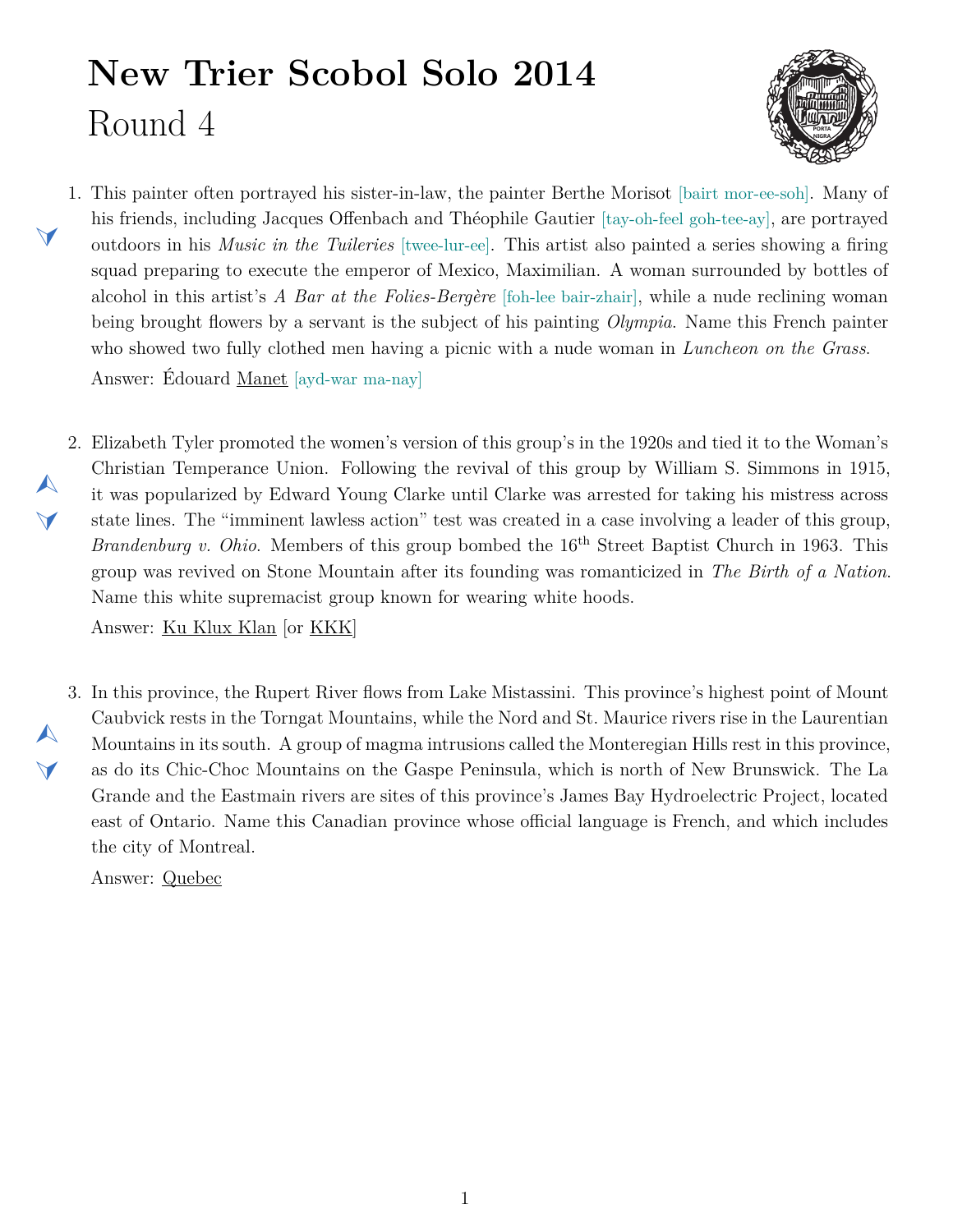<span id="page-1-0"></span>4. Vacant pairs in these structures create an anomaly named for Schottky ["SHOT-key"], and when  $\blacktriangle$  $\blacktriangledown$ particles in these structures occupy interstitial sites, it causes an issue named for Frenkel. In semiconductor production, these substances are often formed by the Czochralski ["choke"-RAHL-skee] process. They are often classified into one of fourteen structures named for Bravais [brah-vay], examples of which are monoclinic and triclinic. Study of these substances uses the laws of rational indices and constancy of interfacial angle. These structures consist of a repeated unit cell which forms a lattice. Name these structures which consist of particles arranged in a uniform pattern, an example of which is quartz.

Answer: crystals

 $\blacktriangle$ 

 $\blacktriangledown$ 

 $\blacktriangle$ 

 $\blacktriangledown$ 

 $\blacktriangle$ 

 $\blacktriangleleft$ 

<span id="page-1-1"></span>5. In this work, a barber is silent while ten men are beheaded and then talks about his six brothers. This work also tells about the son of a tailor who is unable to learn his father's trade but eventually marries a princess. Also in this work, a sailor who shares his name with a porter talks about the time he was forced to carry an old man on his neck for a long time. That sailor also finds the eggs of enormous birds known as rocs and settles on an island that turns out to be an enormous whale. This work also tells of a woodcutter who finds forty thieves. Name this work in which Scheherazade tells of Ali Baba, Sinbad the Sailor, and Aladdin.

Answer: *The Arabian Nights' (Entertainments)* [or *The One Thousand and One Nights* or *The Book of The Thousand Nights and One Night*; or *Alf Laylah wa Laylah*; accept similar answers]

<span id="page-1-2"></span>6. Despite no real evidence, several Jews were accused of trying to kill this person in what became known as the Doctors' Plot. Scientists imprisoned while this leader was in power were sometimes assigned to sharashkas, where they would work without receiving credit, sometimes under the supervision of Lavrentiy Beria. This leader is often blamed for the Holodomor, a brutal famine during the 1930s. This person encouraged Ramón Mercader to go to Mexico to assassinate Leon Trotsky. Name this leader who consolidated his power after the death of Vladimir Lenin and led the Soviet Union beyond the end of World War II.

Answer: Josef Stalin [or Ioseb Dzhugashvili]

<span id="page-1-3"></span>7. This figure was the subject of a sculpture that Alan LeQuire spent most of the 1980s working on. This figure was depicted on common coins worth four drachmas [DRAHK-muhz] in Greece and is depicted leaning on a staff and wearing a helmet in a relief created for the Acropolis in the fifth century BCE. A large bronze sculpture of this figure holding up a spear was moved from the Acropolis to Constantinople and later destroyed by a mob. This figure was sometimes portrayed holding Nike and was often shown with an owl, and she sometimes had the epithets Promachos, Parthenos, or Pallas. Name this Greek goddess associated with Minerva.

Answer: Athena [accept other answers that contain Athena; accept Minerva before the end]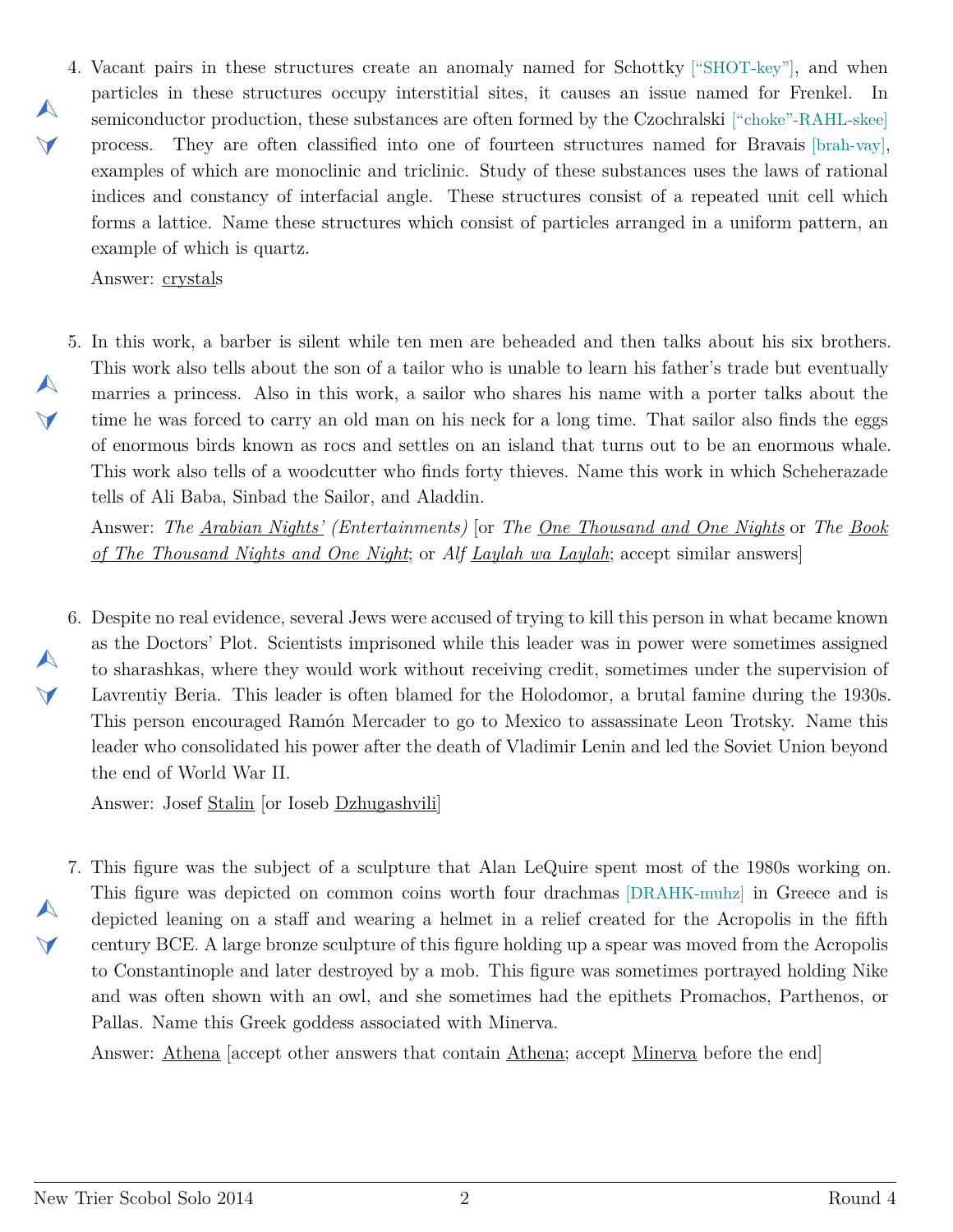<span id="page-2-0"></span>8. The impact of this force on wavelength was the subject of the Pound–Rebka experiment, which demonstrated the relationship between this force and the Doppler effect. Joseph Weber created bars to detect waves associated with this force. The equivalence principle based on this force became the basis of the general theory of relativity, which extended special relativity to account for this force. Objects affected by this force have a period described by Kepler's third law, and an attraction described by Newton's universal law. Name this force that explains the attractions between any two objects with mass and why we are pulled toward the Earth.

Answer: gravity [or gravitational force]

 $\blacktriangle$ 

 $\blacktriangledown$ 

 $\blacktriangle$ 

 $\vee$ 

<span id="page-2-1"></span>9. Some critics claim that this author based the character of Orual on his wife Joy Davidman in his retelling of the Psyche myth, *Till We Have Faces*. One of his works starts with a letter stating that humans no longer think of doctrines as true or false, so jargons proclaiming a belief as the philosophy of the future are effective. The letters in that work are addressed to Wormwood. This author also wrote a series that ends with a book in which a donkey named Puzzle impersonates a lion who is based on Jesus and is named Aslan. Name this author of *The Screwtape Letters* and *The Chronicles of Narnia*.

Answer: C(live) S(taples) Lewis

<span id="page-2-2"></span>10. The second-largest church in Rome is the burial site of this person. Because this person was the  $\blacktriangle$  $\blacktriangledown$ chief speaker, he was referred to as Hermes or Mercury after he healed a cripple while in Lystra with Barnabas. This person later refused to travel with John Mark, traveling with Silas instead, and they decided not to leave a prison at Philippi after an earthquake. This person was asked "Why persecutest thou me?" when the light of heaven shone on him while he was on the Road to Damascus, causing his conversion. Name this author of most of the New Testament epistles, an apostle who was originally called Saul of Tarsus.

Answer: (Saint) Paul (the Apostle) [accept Saul of Tarsus before "Saul"]

<span id="page-2-3"></span>11. The 14<sup>th</sup> moon of this planet was discovered in 2013 by examining images dating back to 2004.  $\blacktriangle$  $\blacktriangledown$ Its largest moon, which features several geysers that shoot out nitrogen gas, has a retrograde orbit. Urbain Le Verrier predicted the location of this planet before it was observed because of its gravitational impact on another planet, and Johann Galle [YOH-hahn GAH-luh] observed it in 1846. The atmosphere of this planet features several storm systems, one of which was named the Great Dark Spot. Name this planet orbited by Triton that is similar in many ways to Uranus, and which is now considered the outermost planet in our solar system.

Answer: Neptune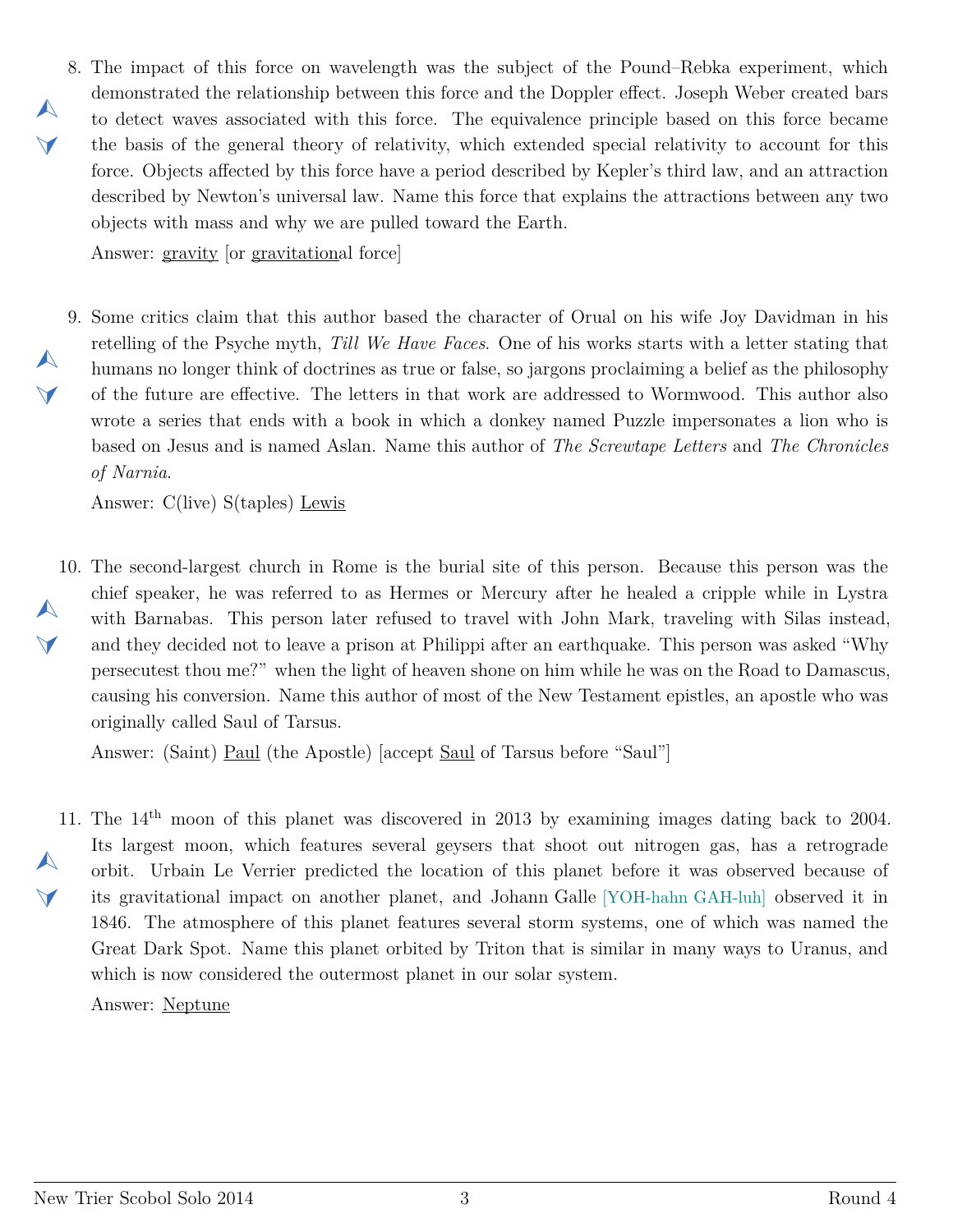<span id="page-3-0"></span>12. A lawsuit originating in this U.S. state led to a 2014 Supreme Court decision that overseas human  $\blacktriangle$  $\vee$ rights abuses could not be tried in U.S. courts, *Daimler v. Bauman*. This state was the named defendant in another 2014 decision declaring that warrantless cell phone content searches are illegal. This is the first state to have a carbon cap-and-trade program. The home state of new House Majority Leader Kevin McCarthy, this is the state where Neel Kashkari is challenging incumbent governor Jerry Brown. Brown has asked residents of this state to cut back on water usage during its 2014 drought. Name this most populous U.S. state, the home of Silicon Valley.

Answer: California

<span id="page-3-1"></span>13. This poet addressed a poem to his wife while he was away from her, stating that he sees her "in the  $\blacktriangle$  $\blacktriangledown$ dewy flowers" and hears her "in the tunefu' [TOON-fuh] birds" before concluding that every bird's song reminds him of his "Jean". In a different poem by this writer, the speaker compares his love to an object "that's newly sprung up in June". This poet of a "A Red, Red Rose" addresses an "earth-born companion" and ask for forgiveness for how "man's dominion/ has broken Nature's social union." That poem, addressed to a "tim'rous beastie", is "To a Mouse". Name this Scottish poet who wrote the song used to bid farewell to years past, "Auld Lang Syne".

Answer: Robert Burns

<span id="page-3-2"></span>14. William Bourne's 1580 plan for this kind of device included leather chambers that could be  $\blacktriangle$  $\blacktriangleleft$ manipulated by a hand-controlled screw. Starting in 1861, several of these devices were funded by cotton broker Horace Hunley, the namesake of the first of these devices to successfully attack an enemy. The first device of this type to travel under nuclear power was the USS *Nautilus*. In warfare, these devices are usually classified as "attack" or "ballistic missile" types. One of these devices launched the weapon that sank the RMS *Lusitania*, and the Germans called these devices "U-boats". Name these conveyances that can travel underwater.

Answer: submarines [accept subs; prompt on U-boats]

<span id="page-3-3"></span>15. The malfunctioning lysosomes [LY-soh-sohmz] of Pompe [PAHM-puh] disease primarily affect this  $\blacktriangle$  $\blacktriangleleft$ tissue, which stores creatine [KREE-uh-tin] phosphate as an easily accessible source of energy. The units of this tissue are the subject of the sliding filament model, and troponin is found in it. One type of this tissue contains intercalated discs, and this tissue is made up of multinucleated cells. This tissue contains a calcium storing organelle called the sarcoplasmic reticulum, and its basic units are made of actin and myosin. This tissue, which is composed of sarcomeres, comes in skeletal, smooth, and cardiac varieties. Name this tissue that contracts, allowing the body to move.

Answer: muscle tissue or muscles or muscular tissue [accept answers that also contain "skeletal", "smooth", "cardiac", or "striated"]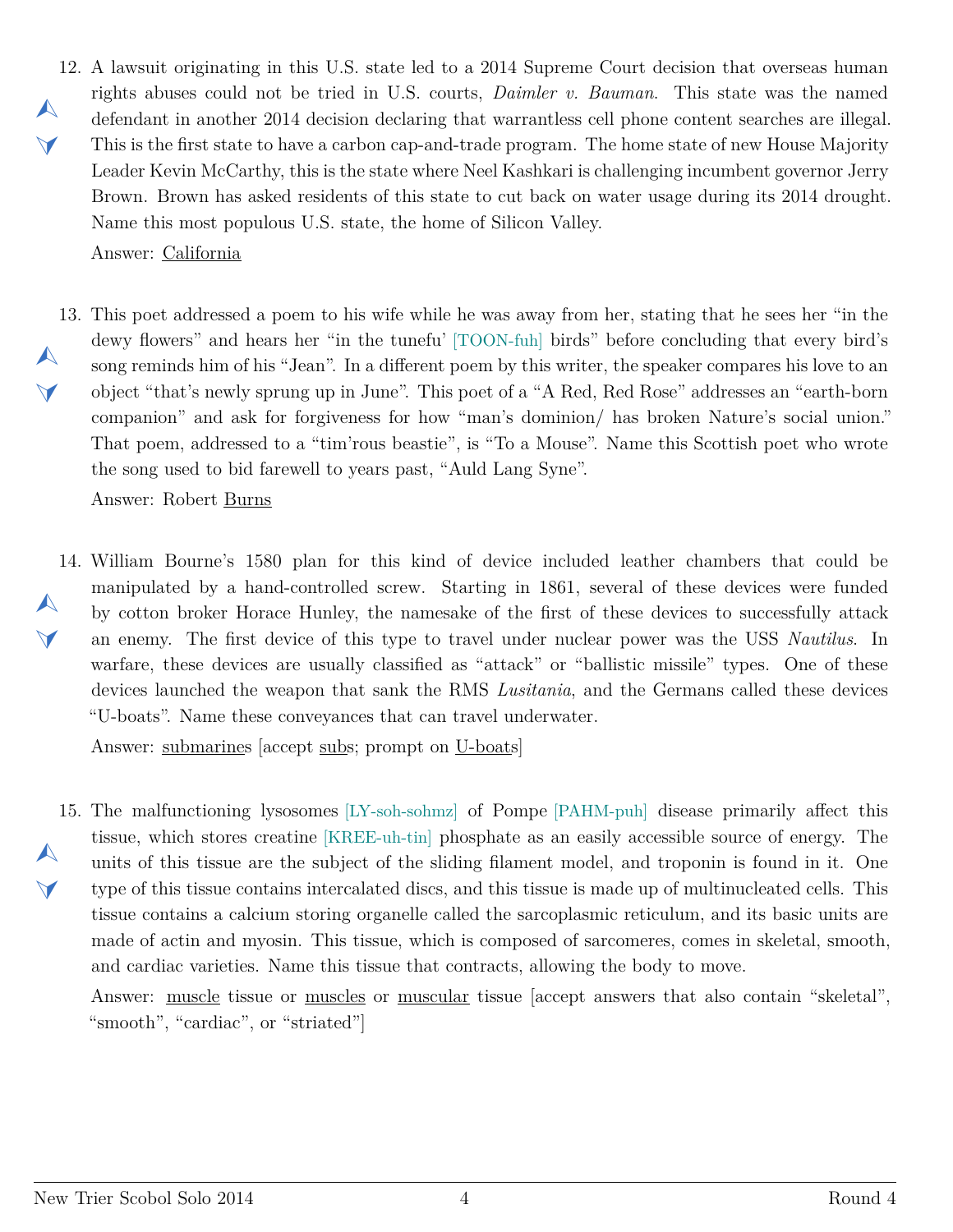<span id="page-4-0"></span>16. In one story by this writer, the main character's wife goes to an Indian fort and is not seen again.  $\blacktriangle$  $\vee$ That work is set near the place that Kidd the pirate hid his fortune. This person wrote about a character who, while walking with his dog Wolf, found the ghosts of Hendrick Hudson's crew playing ninepins; that story was published under the name Diedrich Knickerbocker. Another of his works is set in Tarry Town, where a teacher falls in love with Katrina Van Tassel but is scared off, possibly by Brom Bones disguised as the Headless Horseman. Name this author of "The Devil and Tom Walker", "Rip Van Winkle", and "The Legend of Sleepy Hollow".

Answer: Washington Irving [accept Diedrich Knickerbocker before "Diedrich"]

<span id="page-4-1"></span>17. Plutarch claimed that this person was once smuggled into a palace by Apollodorus in a bedroll.  $\blacktriangle$  $\vee$ Arsinoe IV at first opposed both this ruler and Ptolemy XIII [13], leading to fighting between those three siblings. This person, believed to be the only Ptolemaic [tah-luh-MAY-ik] dynasty member who learned to speak Egyptian, ruled jointly with the last leader of that dynasty, Caesarion. This leader benefited from Julius Caesar's victory at the Battle of the Nile and later became allied with Mark Antony, who committed suicide when he heard rumors of this person's death after their defeat at Actium. Name this Egyptian queen.

Answer: Cleopatra (VII Thea Philopator)

<span id="page-4-2"></span>18. This composer's works for two pianos include his two sets of *Liebeslieder Waltzes*, or *Love Songs*.  $\blacktriangle$  $\blacktriangleleft$ This composer referred to Bach's *Nach dir, Herr, verlanget mich* in his fourth and final symphony, and he worked on his first symphony from 1855 to 1876. This composer also wrote variations based on Handel's *Harpsichord Suite No. 1 in B-flat major*. For this composer, 1880 is called the year of the two near-twin overtures, since in it, he wrote his *Tragic Overture* to balance the work he wrote to thank the University of Breslau, the *Academic Festival Overture*. Name this German composer whose song "Good evening, good night" is known as his lullaby. Answer: Johannes Brahms

<span id="page-4-3"></span>19. Joseph Schumpeter introduced the phrase "creative destruction" in his book named *Capitalism,*  $\blacktriangle$  $\blacktriangleleft$ *Socialism and* (this system). The educator John Dewey believed that the support of this system was a central goal of education systems, which is why he named one of his books for (this system) *and Education*. After being sent from France to study American prisons, Alexis de Tocqueville wrote about the conditions that allowed this system to succeed in America. A republic is a variation on this system that uses representatives instead of being direct. Identify this system whose name is based on the Greek term for "rule of the people".

Answer: democracy [accept word forms]